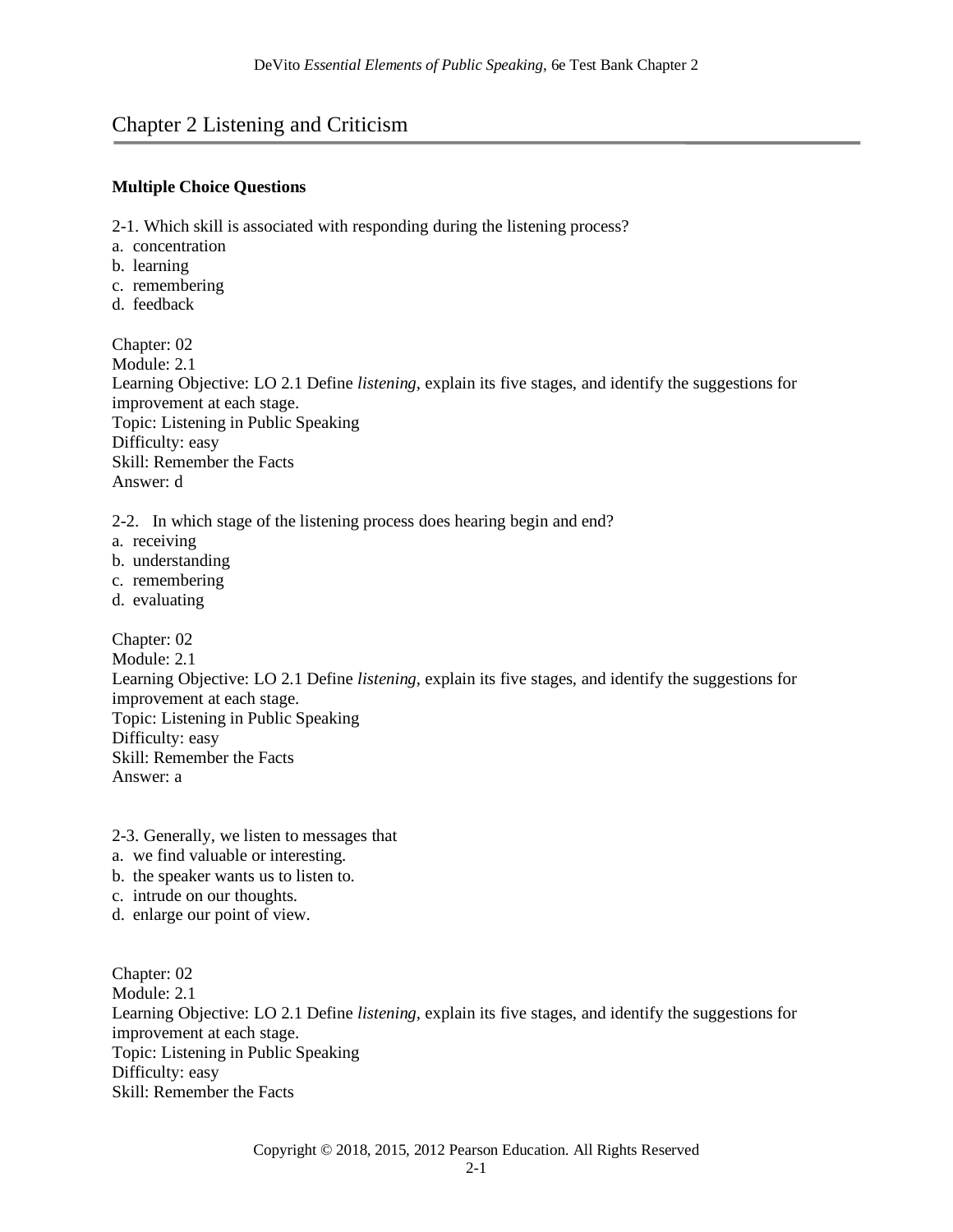Answer: a

2-4. An audience member now grasps the speaker's thoughts, emotional tones, and meaning. In which stage of listening is this individual?

- a. understanding
- b. remembering
- c. evaluating
- d. responding

Chapter: 02 Module: 2.1 Learning Objective: LO 2.1 Define *listening,* explain its five stages, and identify the suggestions for improvement at each stage. Topic: Listening in Public Speaking Difficulty: moderate Skill: Understand the Concepts Answer: a

2-5. Our memory for speech is

- a. passive.
- b. reconstructive.
- c. evaluative.
- d. reproductive.

Chapter: 02 Module: 2.1 Learning Objective: LO 2.1 Define *listening,* explain its five stages, and identify the suggestions for improvement at each stage. Topic: Listening in Public Speaking Difficulty: easy Skill: Remember the Facts Answer: b

2-6. While the speaker is talking, an audience member gestures―smiling, nodding, and leaning forward―to show that she is listening. These behaviors are called

- a. listener biases.
- b. tonal languages.
- c. backchannel cues.
- d. display rules.

Chapter: 02 Module: 2.1 Learning Objective: LO 2.1 Define *listening,* explain its five stages, and identify the suggestions for improvement at each stage. Topic: Listening in Public Speaking Difficulty: moderate Skill: Apply what You Know Answer: c

2-7. The speaker is finished, and it is time to respond. You say, "I wasn't quite sure what you meant when you said global warming was created by global politics." You are responding with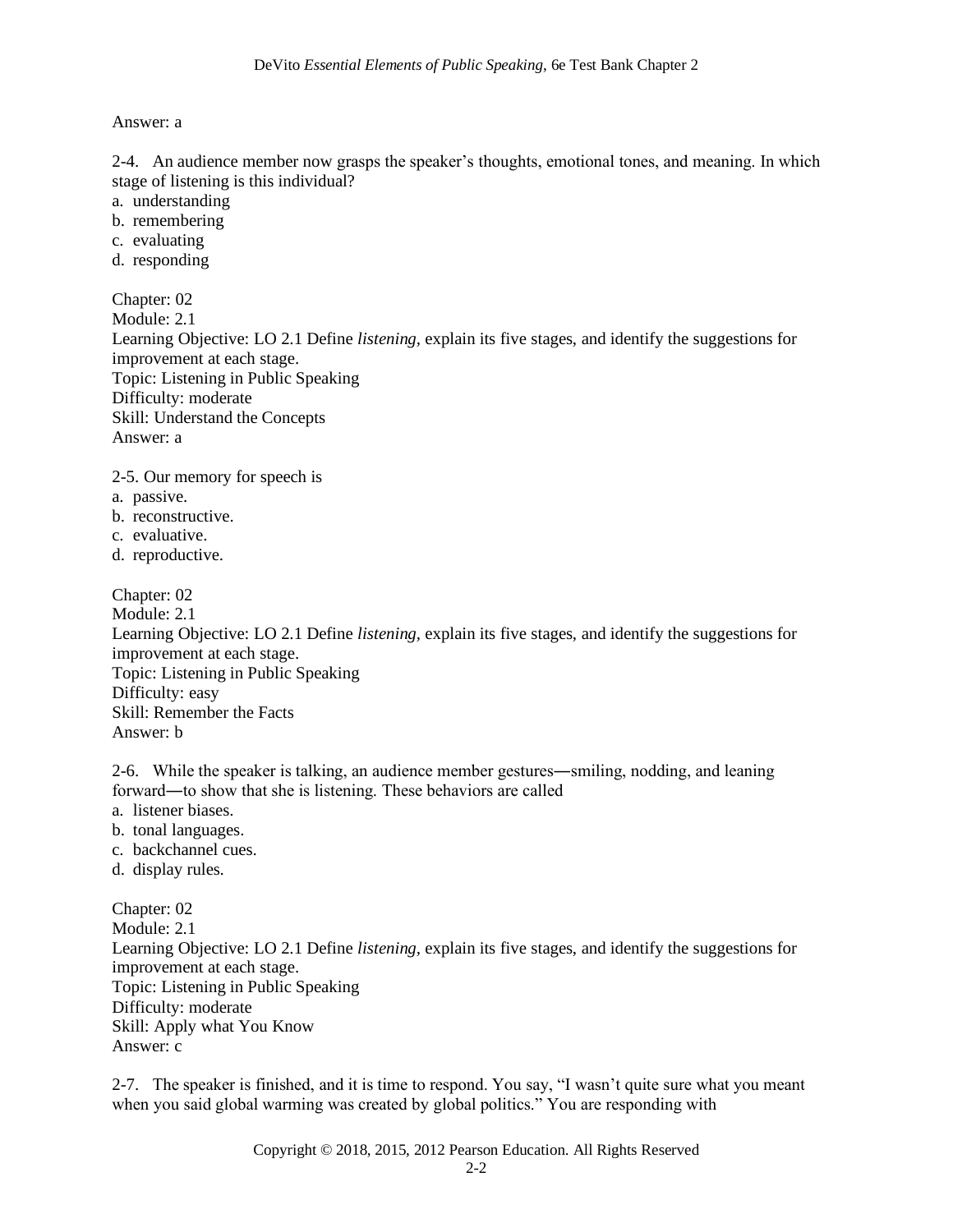- a. a question of validity.
- b. a question of clarification.
- c. an expression of agreement.
- d. an expression of disagreement.

Chapter: 02 Module: 2.1 Learning Objective: LO 2.1 Define *listening,* explain its five stages, and identify the suggestions for improvement at each stage. Topic: Listening in Public Speaking Difficulty: moderate Skill: Apply What You Know Answer: b

2-8. Carrie realizes she needs to become a better listener. What is the first thing she needs to understand about listening if she wants to improve?

- a. Listening is much less demanding than speaking.
- b. Listening is not a passive activity.
- c. Listening is the physical part of hearing.
- d. Listening is actually quite a simple process.

Chapter: 02 Module: 2.2 Learning Objective: LO 2.2 Identify the guidelines to improve your own listening. Topic: Guidelines for Listening Difficulty: moderate Skill: Understand the Concepts Answer: b

2-9. The best preparation for active listening is to

a. focus your complete attention on the listener.

- b. take notes during the speech.
- c. sit in a comfortable position.
- d. do your research on the topic beforehand.

Chapter: 02 Module: 2.2 Learning Objective: LO 2.2 Identify the guidelines to improve your own listening. Topic: Guidelines for Listening Difficulty: moderate Skill: Understand the Concepts Answer: a

2-10. In the United States, what is perhaps the single most important rule for polite and appropriate listening during public speaking?

- a. Maintain eye contact.
- b. Take notes.
- c. Focus on nonverbals.
- d. Agree with the message.

Chapter: 02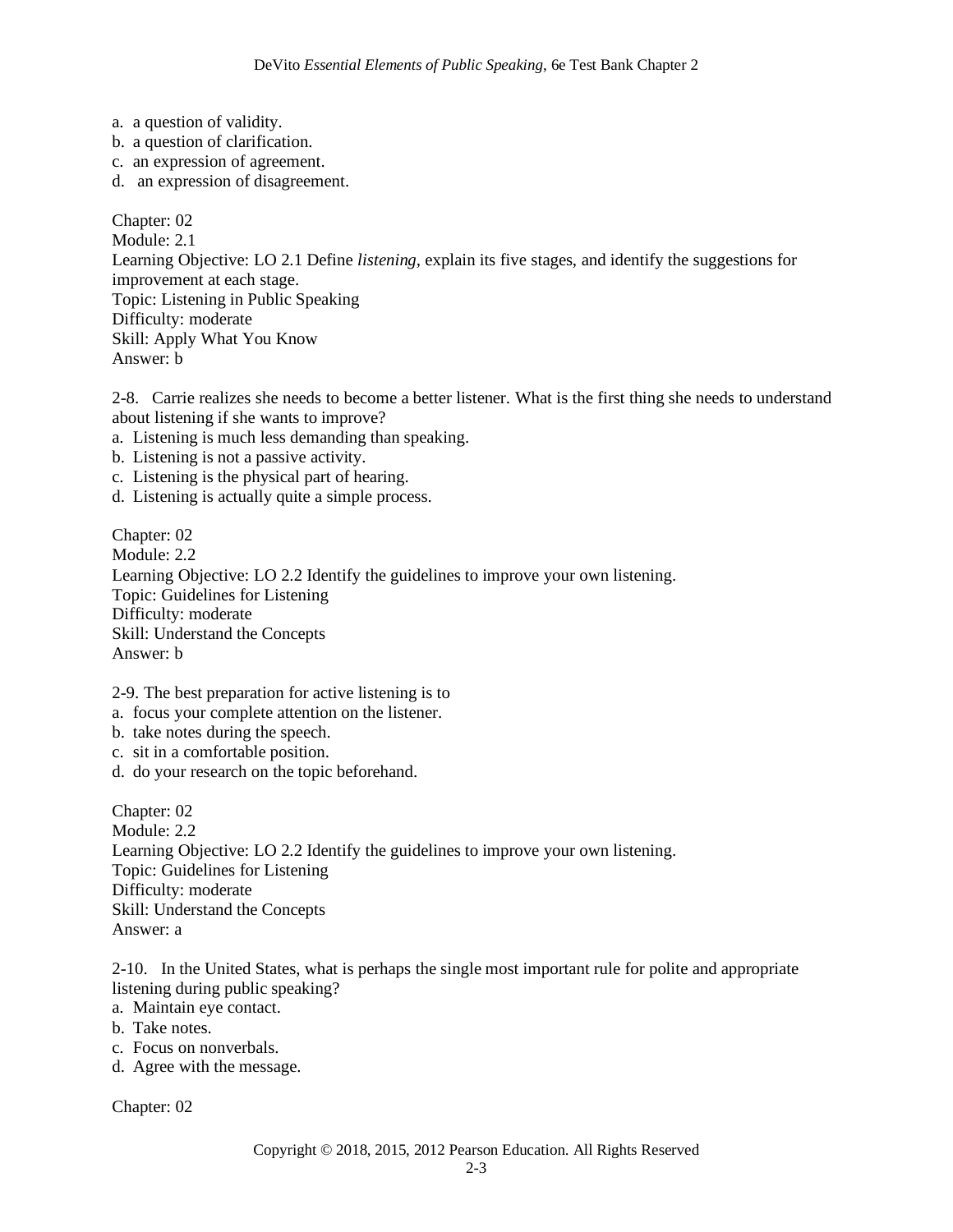Module: 2.2 Learning Objective: LO 2.2 Identify the guidelines to improve your own listening. Topic: Guidelines for Listening Difficulty: easy Skill: Remember the Facts Answer: a

2-11. When listening for total meaning, one of the specific things a listener needs to do is to

- a. consider the friend-or-foe factor.
- b. focus on both verbal and nonverbal messages.
- c. recall exactly what was said.
- d. rely on assimilation.

Chapter: 02 Module: 2.2 Learning Objective: LO 2.2 Identify the guidelines to improve your own listening. Topic: Guidelines for Listening Difficulty: moderate Skill: Understand the Concepts Answer: b

2-12. The listener feels something of what the speaker is feeling, sees the world as the speaker sees it, and even senses that she is walking in his shoes. What is this listener demonstrating?

- a. listening passively
- b. listening actively
- c. listening with empathy
- d. listening with an open mind

Chapter: 02 Module: 2.2 Learning Objective: LO 2.2 Identify the guidelines to improve your own listening. Topic: Guidelines for Listening Difficulty: moderate Skill: Apply What You Know Answer: c

2-13. An audience member zeroes in on one particular comment the speaker makes because it confirms her stereotypes and prejudices about the nation's religious leaders. Which concept does this reflect?

- a. sharpening
- b. oversimplifying
- c. offensive listening
- d. leveling

Chapter: 02 Module: 2.2 Learning Objective: LO 2.2 Identify the guidelines to improve your own listening. Topic: Guidelines for Listening Difficulty: moderate Skill: Apply What You Know Answer: a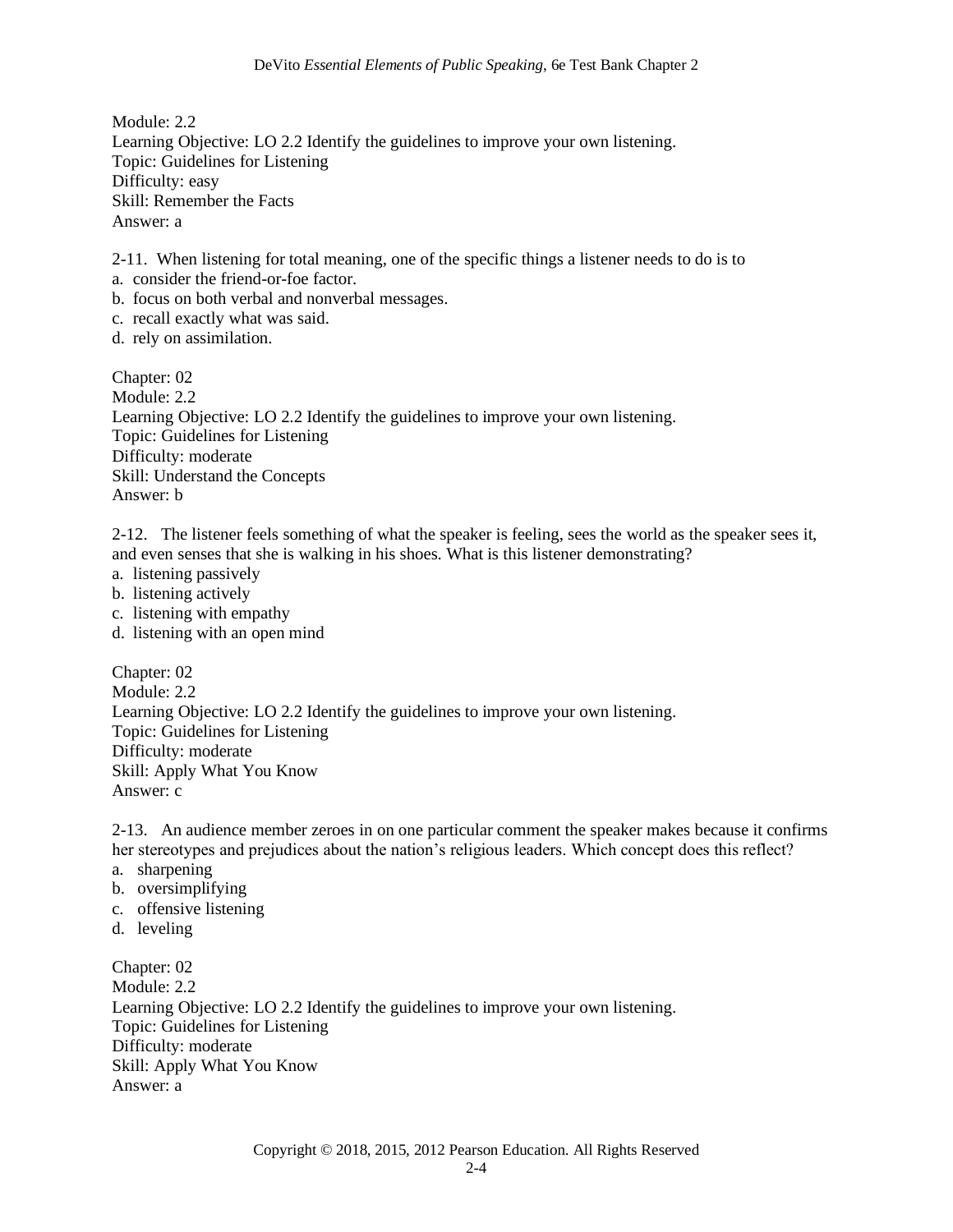2-14. Within the first minute, a listener thinks, "Oh boy, this speech is gonna be dull." She has forgotten a guideline for listening with an open mind, which cautions listeners to avoid

- a. assimilating.
- b. using listening cues.
- c. prejudging.
- d. filtering out messages.

Chapter: 02 Module: 2.2 Learning Objective: LO 2.2 Identify the guidelines to improve your own listening. Topic: Guidelines for Listening Difficulty: moderate Skill: Apply What You Know Answer: c

2-15. Which of these is a major principle governing ethical listening?

- a. Sit up front where you can see clearly.
- b. Avoid mental daydreaming.
- c. Try to understand emotionally and intellectually what the speaker is saying.
- d. Listen for orienting remarks and for key words and phrases.

Chapter: 02 Module: 2.2 Learning Objective: LO 2.2 Identify the guidelines to improve your own listening. Topic: Guidelines for Listening Difficulty: easy Skill: Remember the Facts Answer: c

2-16. When criticism takes place after a public speech in a classroom setting, it

a. usually turns into an embarrassing confrontation.

- b. implies that the critic is superior to the speaker.
- c. should include the reason for such strong disagreement.
- d. can be positive or negative.

Chapter: 02 Module: 2.2 Learning Objective: LO 2.3 Define criticism and its role in public speaking and identify the guidelines for giving and receiving criticism. Topic: Criticism in Public Speaking Difficulty: easy Skill: Remember the Facts Answer: d

2-17. Which of the following is TRUE about criticism in public speaking?

- a. It is almost impossible to do properly and should be avoided.
- b. It is easy to give but difficult to receive.
- c. It makes people better speakers by offering another point of view.
- d. It only encourages listeners to focus on finding errors.

Chapter: 02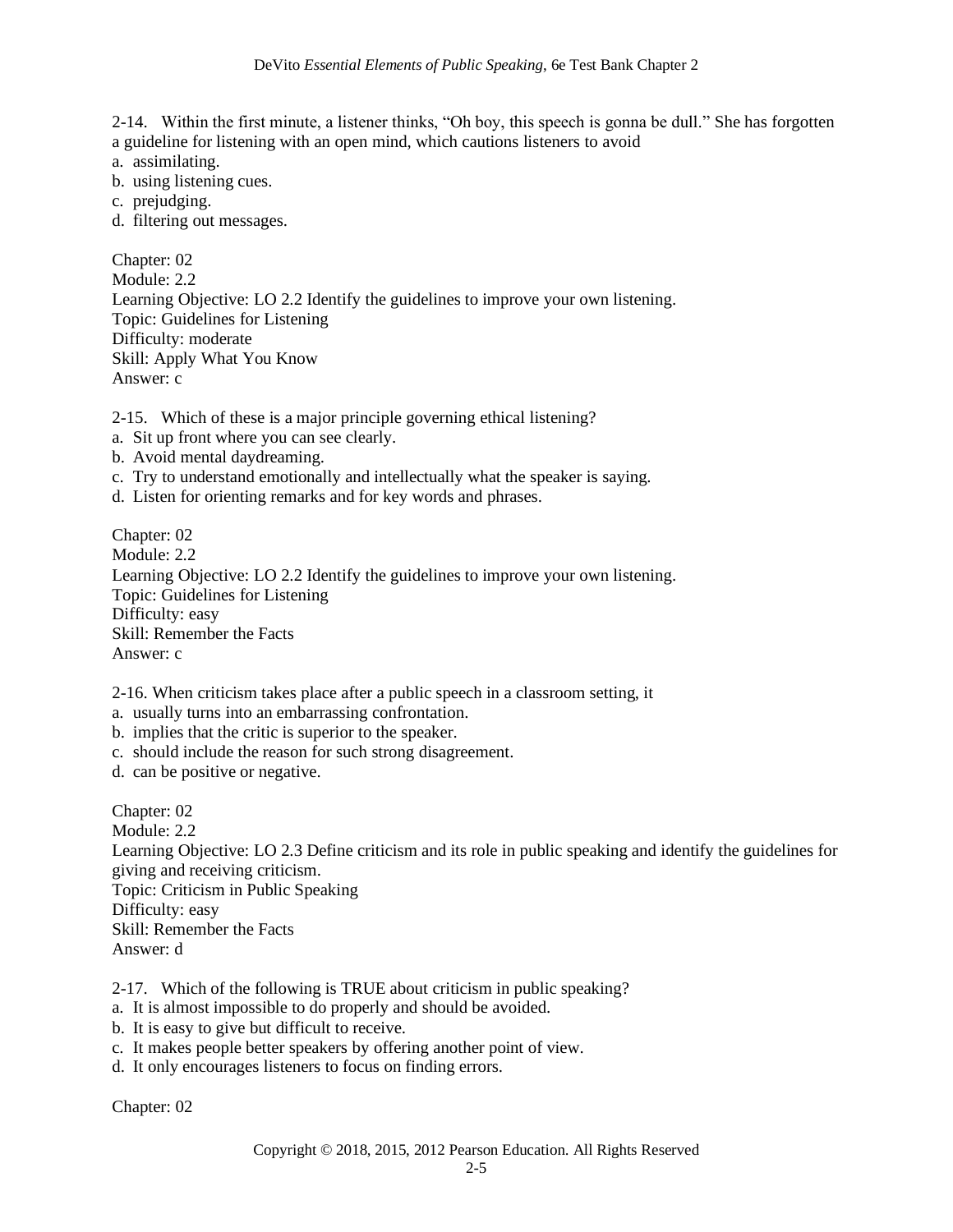Module: 2.3 Learning Objective: LO 2.3 Define criticism and its role in public speaking and identify the guidelines for giving and receiving criticism. Topic: Criticism in Public Speaking Difficulty: moderate Skill: Understand the Concepts Answer: c

2-18. Thomas listened to his classmate's presentation about the university's proposed plan to reduce credit hours for non-major electives. He began his critique with, "Students need those hours to graduate on time!" Thomas is missing which objective in providing criticism?

- a. you rephrase what you heard.
- b. you remain objective.
- c. you identify something that was not effective.
- d. you suggest ways to improve what you suggested was not effective.

Chapter: 02 Module: 2.3 Learning Objective: LO 2.3 Define criticism and its role in public speaking and identify the guidelines for giving and receiving criticism. Topic: Criticism in Public Speaking Difficulty: moderate Skill: Understand the Concepts Answer: a

2-19. Four listeners provided criticism after a speech in their statements below. Which one failed to stress the positive?

a. "The speech just didn't do anything for me."

- b. "The example about the stock market would have gained more attention in the introduction."
- c. "I felt you were more in control of the topic today than in your first speech."
- d. "I liked your topic but I would have liked it if you looked directly at me while you were speaking."

Chapter: 02

Module: 2.3

Learning Objective: LO 2.3 Define criticism and its role in public speaking and identify the guidelines for giving and receiving criticism.

Topic: Criticism in Public Speaking Difficulty: moderate Skill: Apply What You Know Answer: a

2-20. Two listeners offer criticism after the speech. One says, "The speech was kind of weak," and the other says, "I thought the delivery was pretty bad." The big problem with these criticisms is that they are NOT

- a. kind.
- b. focused.
- c. objective.
- d. specific.

Chapter: 02 Module: 2.3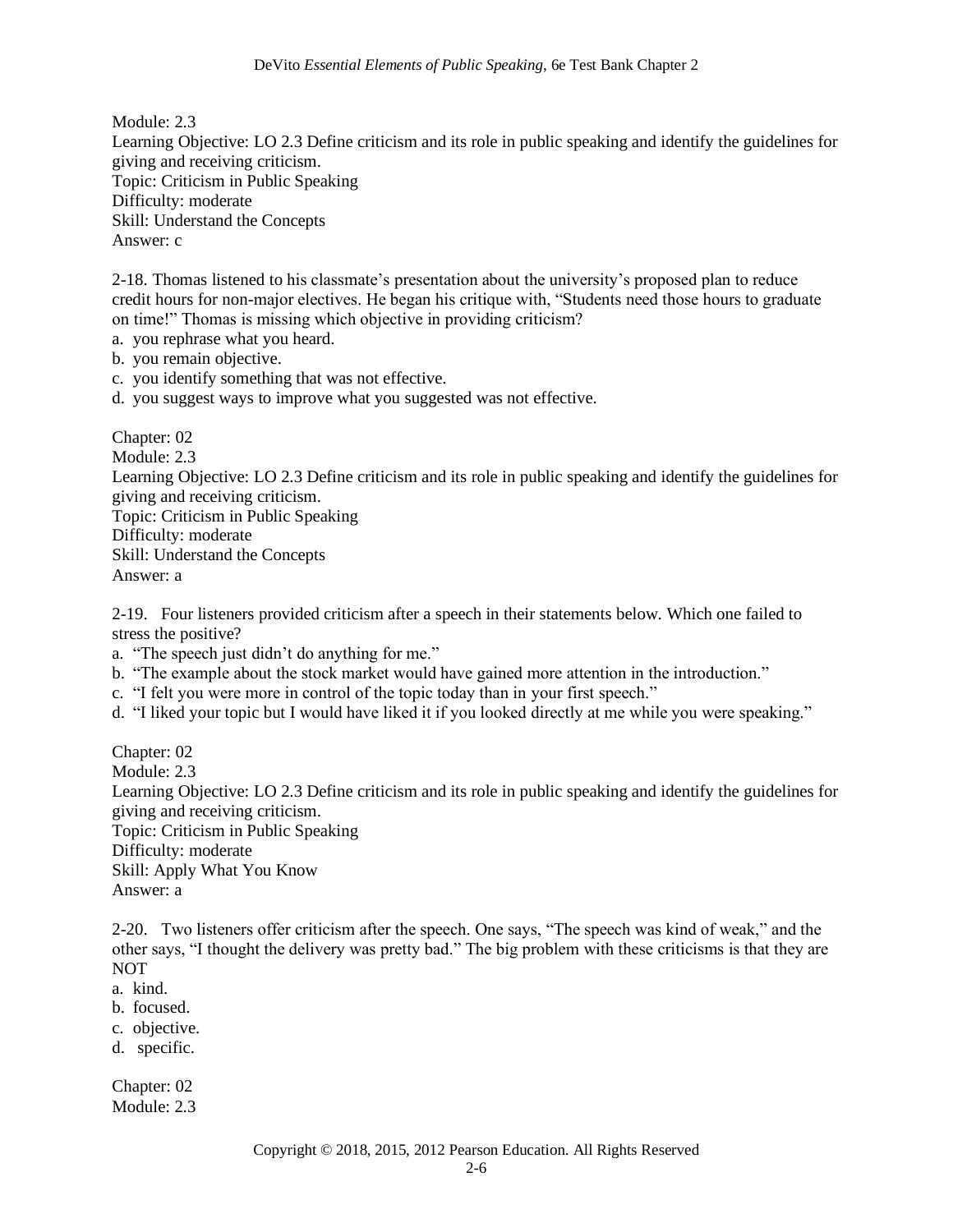Learning Objective: LO 2.3 Define criticism and its role in public speaking and identify the guidelines for giving and receiving criticism. Topic: Criticism in Public Speaking Difficulty: moderate Skill: Apply What You Know Answer: d

2-21. When giving criticism, listeners show that they own their comments when they use

- a. "you-messages."
- b. "I-messages."
- c. "we-messages."
- d. "should-messages."

Chapter: 02 Module: 2.3 Learning Objective: LO 2.3 Define criticism and its role in public speaking and identify the guidelines for giving and receiving criticism. Topic: Criticism in Public Speaking Difficulty: easy Skill: Remember the Facts Answer: b

2-22. A young woman realizes she has always had a hard time being evaluated and taking feedback, so she needs some advice before her speech. What is one of the tips the text gives for accepting criticism?

- a. Take it personally.
- b. Listen with detachment.
- c. Do not ask questions.
- d. Block out what upsets you.

Chapter: 02 Module: 2.3 Learning Objective: LO 2.3 Define criticism and its role in public speaking and identify the guidelines for giving and receiving criticism. Topic: Criticism in Public Speaking Difficulty: moderate Skill: Apply What You Know Answer: b

2-23. No two speakers speak exactly the same language. Each person speaks in a unique variation of the language. What is this called?

- a. tonal
- b. idiolect
- c. accent
- d. translation

Chapter: 02 Module: 2.4 Learning Objective: LO 2.4 Identify some of the ways in which culture influences listening and criticism. Topic: Listening, Criticism, and Culture Difficulty: easy Skill: Remember the Facts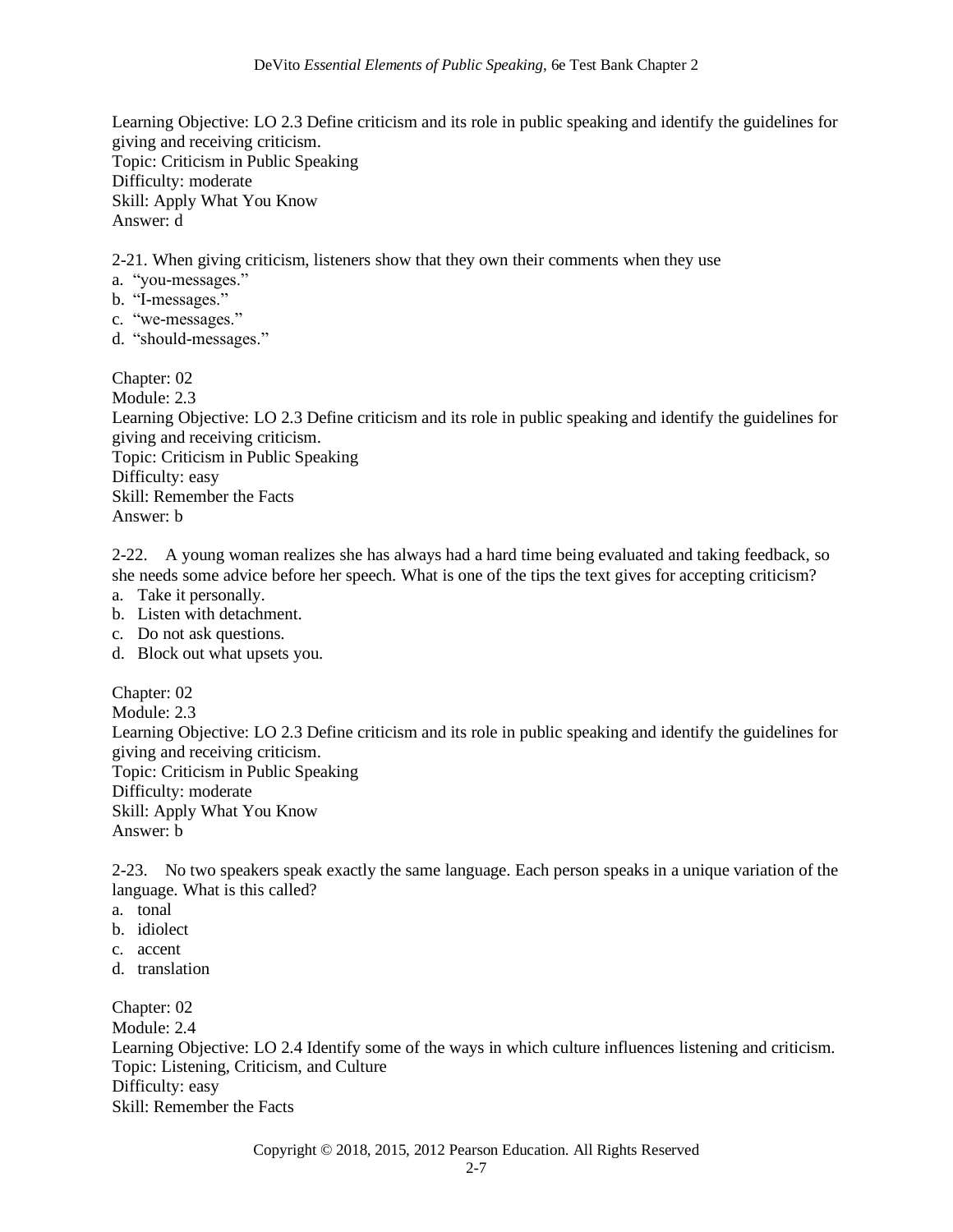Answer: b

2-24. Generally, the broad \_\_\_\_\_ culture perceives direct eye contact as a welcome expression of openness and honesty, while some other cultures view this as an inappropriate tactic, a lack of respect, or an aggressive move.

- a. American
- b. Asian
- c. European
- d. Latin American

Chapter: 02 Module: 2.4 Learning Objective: LO 2.4 Identify some of the ways in which culture influences listening and criticism. Topic: Listening, Criticism, and Culture Difficulty: easy Skill: Remember the Facts Answer: a

2-25. Which statement is accurate concerning gender differences in listening?

- a. Men are more likely to listen quietly without giving a lot of listening cues.
- b. Men are more likely to nod in agreement and smile while listening.
- c. Women are more likely to ask more argumentative questions.
- d. Women are more likely to play up their expertise and use it to dominate the interaction.

Chapter: 02 Module: 2.4 Learning Objective: LO 2.4 Identify some of the ways in which culture influences listening and criticism. Topic: Listening, Criticism, and Culture Difficulty: moderate Skill: Understand the Concepts Answer: a

## **True/False Questions**

2-26 Responses made after the speaker has stopped talking are generally more elaborate than responses made *while* the speaker is talking.

Chapter: 02 Module: 2.1 Learning Objective: LO 2.1 Define *listening,* explain its five stages, and identify the suggestions for improvement at each stage. Topic: Listening in Public Speaking Difficulty: easy Skill: Remember the Facts Answer: TRUE

2-27. Listening is consistently ranked among the most important skills that both relationship partners and employers look for.

Chapter: 02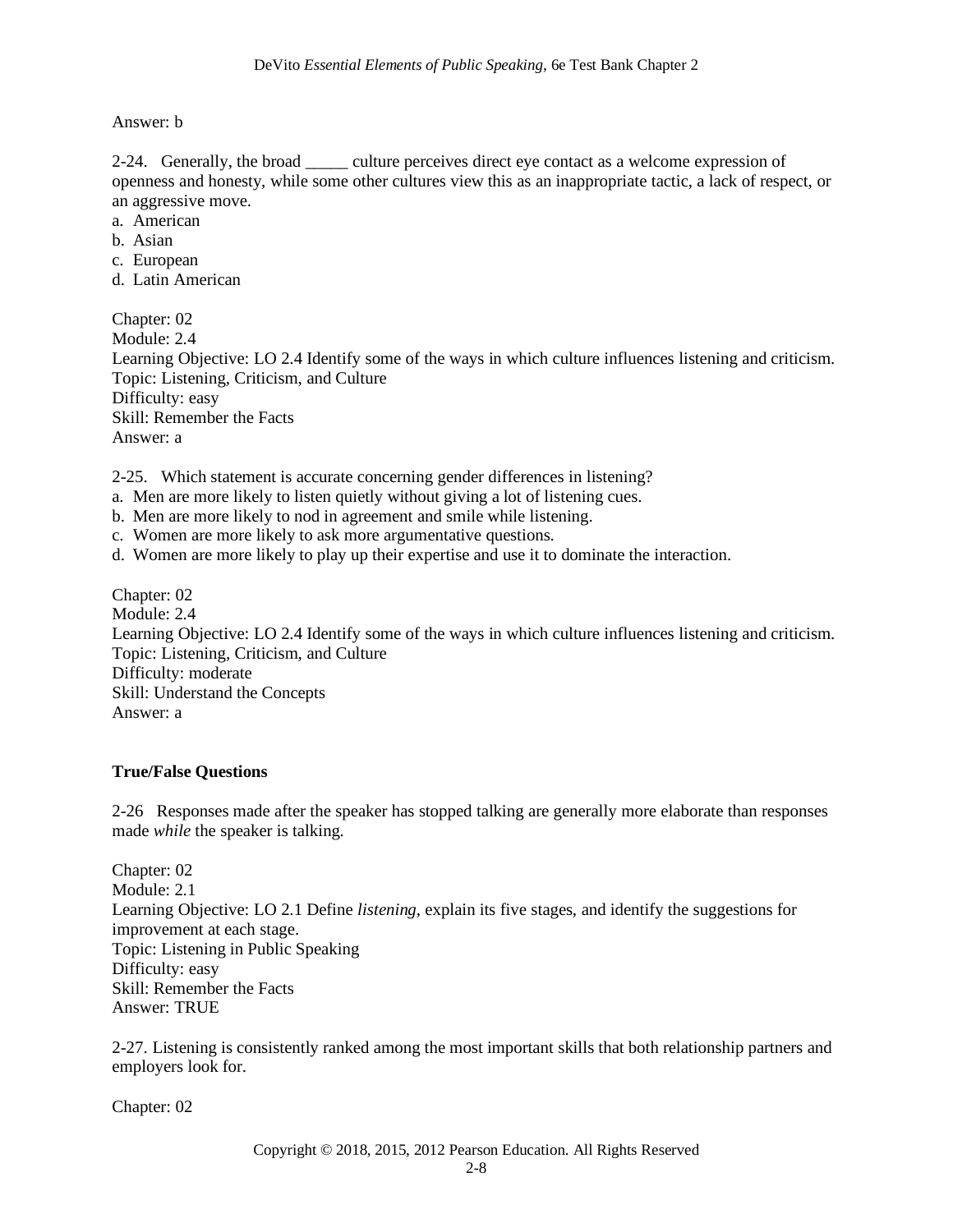Module: 2.2 Learning Objective: LO 2.2 Identify the guidelines to improve your own listening. Topic: Guidelines for Listening Difficulty: easy Skill: Remember the Facts Answer: TRUE

2-28. Empathic listening is best viewed in two stages: the empathy you feel for the speaker, and the empathy you feel for the message.

Chapter: 02 Module: 2.2 Learning Objective: LO 2.2 Identify the guidelines to improve your own listening. Topic: Guidelines for Listening Difficulty: moderate Skill: Understand the Concepts Answer: FALSE

2-29. Offensive listening is the tendency to reconstruct and reframe neutral messages so they reflect your own attitudes, prejudices, needs, and values.

Chapter: 02 Module: 2.2 Learning Objective: LO 2.2 Identify the guidelines to improve your own listening. Topic: Guidelines for Listening Difficulty: easy Skill: Remember the Facts Answer: FALSE

2-30. Our ego is very much a part of public speaking, so it is normal to take criticism of the speech personally.

Chapter: 02 Module: 2.3 Learning Objective: LO 2.3 Define criticism and its role in public speaking and identify the guidelines for giving and receiving criticism. Topic: Criticism in Public Speaking Difficulty: easy Skill: Remember the Facts Answer: TRUE

2-31. The advice to "stress the positive" when giving criticism means that you should practice empathic and polite listening by pointing out the strong aspects of the speech and ignoring the weak aspects.

Chapter: 02 Module: 2.3 Learning Objective: LO 2.3 Define criticism and its role in public speaking and identify the guidelines for giving and receiving criticism. Topic: Criticism in Public Speaking Difficulty: easy Skill: Remember the Facts

Copyright © 2018, 2015, 2012 Pearson Education. All Rights Reserved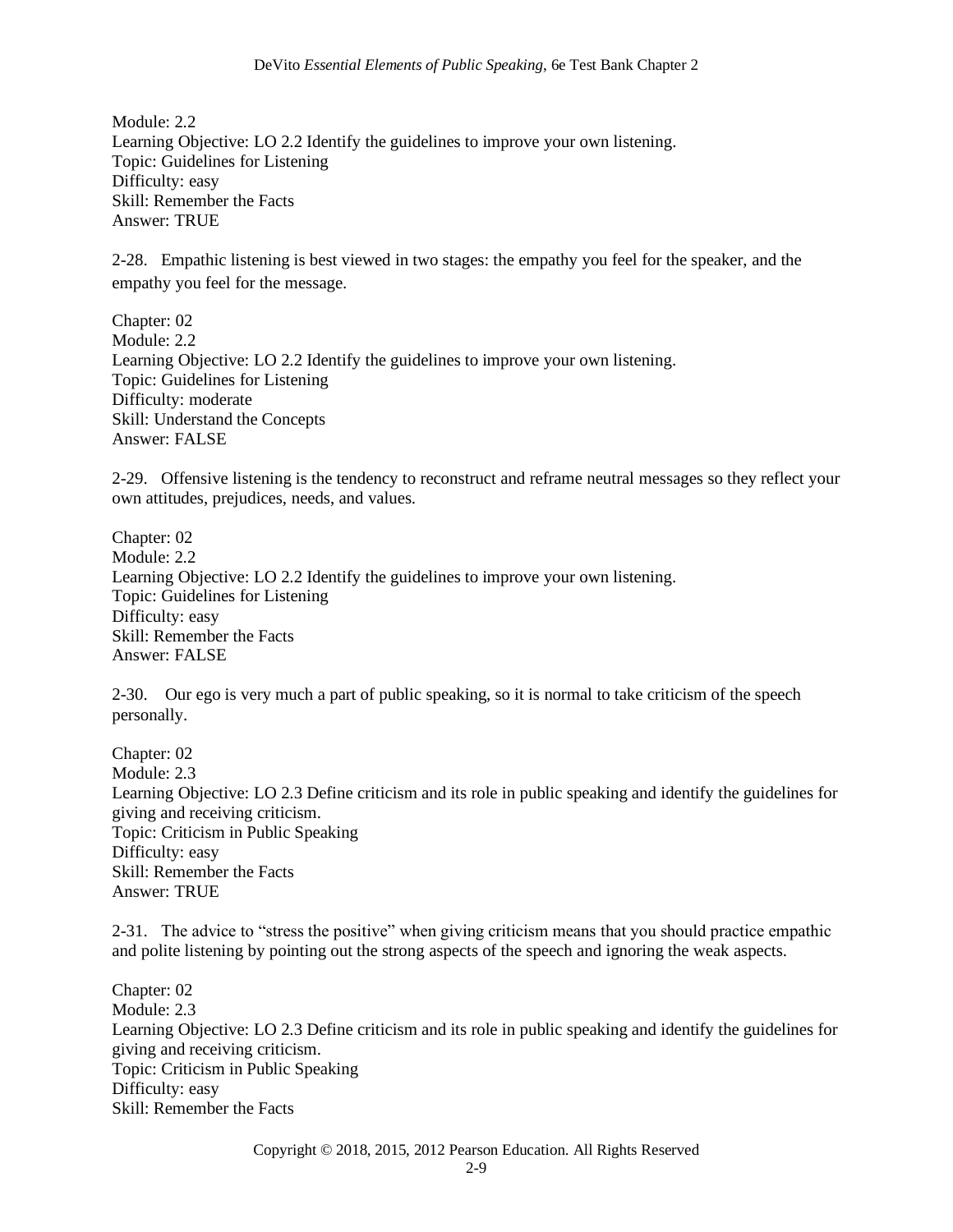Answer: FALSE

2-32. Owning criticism means accepting what others say about your speech.

Chapter: 02 Module: 2.3 Learning Objective: LO 2.3 Define criticism and its role in public speaking and identify the guidelines for giving and receiving criticism. Topic: Criticism in Public Speaking Difficulty: easy Skill: Remember the Facts Answer: FALSE

2-33. Listening to criticism with an open mind means you should do as the critics say if you ever expect to improve your speaking abilities.

Chapter: 02 Module: 2.3 Learning Objective: LO 2.3 Define criticism and its role in public speaking and identify the guidelines for giving and receiving criticism. Topic: Criticism in Public Speaking Difficulty: easy Skill: Remember the Facts Answer: FALSE

2-34. When listening, you also "listen" to the speaker's nonverbal communication, and if it is drastically different from his or her words, you will perceive it as noise.

Chapter: 02 Module: 2.4 Learning Objective: LO 2.4 Identify some of the ways in which culture influences listening and criticism. Topic: Listening, Criticism, and Culture Difficulty: easy Skill: Remember the Facts Answer: TRUE

2-35. Men and women tend to show distinctly different styles and behaviors when listening, but they generally act in these customary ways only when listening to members of the opposite sex.

Chapter: 02 Module: 2.4 Learning Objective: LO 2.4 Identify some of the ways in which culture influences listening and criticism. Topic: Listening, Criticism, and Culture Difficulty: easy Skill: Remember the Facts Answer: FALSE

## **Fill-in-the-Blank**

2-36. \_\_\_\_\_ is something that just happens involuntarily when you get within earshot of some auditory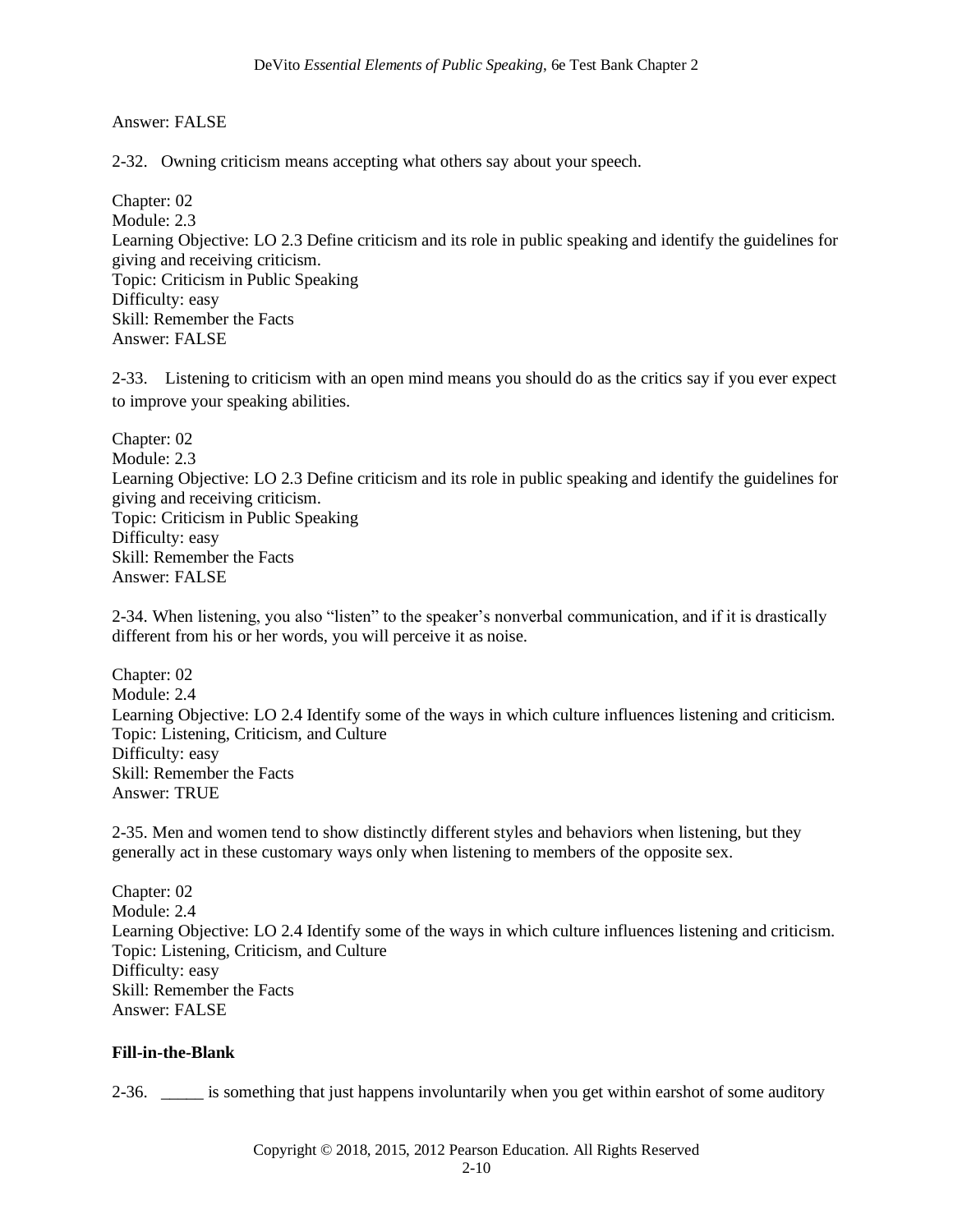stimulus.

Chapter: 02 Module: 2.1 Learning Objective: LO 2.1 Define *listening,* explain its five stages, and identify the suggestions for improvement at each of the stages. Topic: Listening in Public Speaking Difficulty: easy Skill: Remember the Facts Answer: Hearing

2-37. At the \_\_\_\_\_ stage of listening, your own biases and prejudices really have an impact, affecting what you single out to review or analyze, and what you decide to dismiss or ignore.

Chapter: 02 Module: 2.1 Learning Objective: LO 2.1 Define *listening,* explain its five stages, and identify the suggestions for improvement at each of the stages. Topic: Listening in Public Speaking Difficulty: easy Skill: Remember the Facts Answer: evaluating

2-38. When a listener is able to understand the speaker's total message, the verbal and the nonverbal as well as the content and feelings, the listener is involved in \_\_\_\_\_\_\_\_\_\_ listening.

Chapter: 02 Module: 2.2 Learning Objective: LO 2.2 Identify the guidelines to improve your own listening. Topic: Guidelines for Listening Difficulty: easy Skill: Remember the Facts Answer: active

2-39. Part of listening actively is to avoid the , or the expectation that you'll be amused and entertained by a speaker.

Chapter: 02 Module: 2.2 Learning Objective: LO 2.2 Identify the guidelines to improve your own listening. Topic: Guidelines for Listening Difficulty: easy Skill: Remember the Facts Answer: entertainment syndrome

2-40. occurs when a listener understands a speaker's thoughts and experiences much of what a speaker is feeling, then communicates back to the speaker that he or she is understood.

Copyright © 2018, 2015, 2012 Pearson Education. All Rights Reserved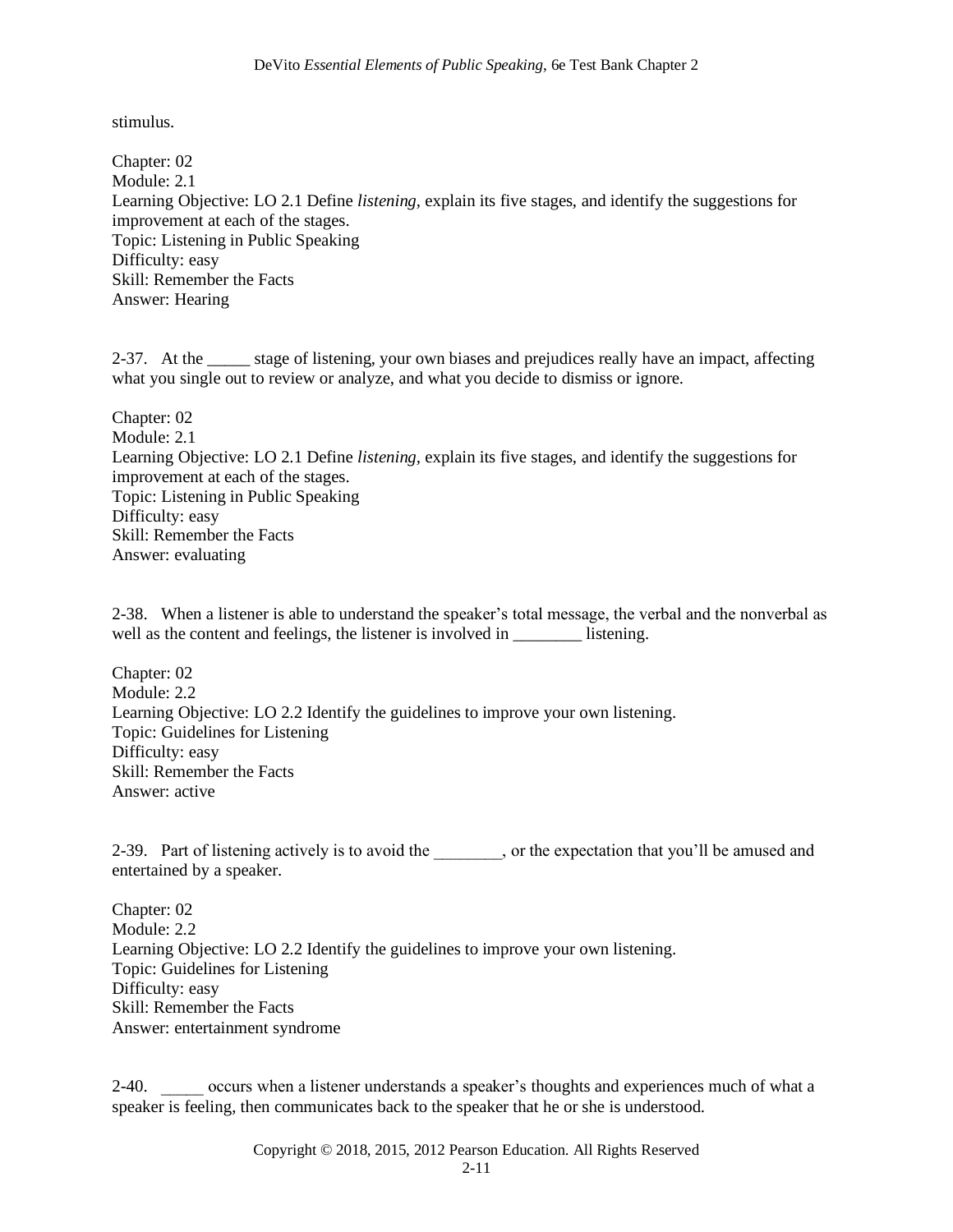Chapter: 02 Module: 2.2 Learning Objective: LO 2.2 Identify the guidelines to improve your own listening. Topic: Guidelines for Listening Difficulty: easy Skill: Remember the Facts Answer: Empathy

2-41. In \_\_\_\_\_\_\_\_ listening, you think logically and dispassionately about what the speaker is saying by listening with an open mind.

Chapter: 02 Module: 2.2 Learning Objective: LO 2.2 Identify the guidelines to improve your own listening. Topic: Guidelines for Listening Difficulty: easy Skill: Remember the Facts Answer: critical

2-42. The ethical critic is \_\_\_\_\_\_\_\_sensitive by being aware of his or her own ethnocentrism.

Chapter: 02 Module: 2.3 Learning Objective: LO 2.3 Define criticism and its role in public speaking and identify the guidelines for giving and receiving criticism. Topic: Guidelines for Criticism Difficulty: moderate Skill: Understand the Concepts Answer: culturally

2-43. Criticism reflects the listener's , so the critic is always right.

Chapter: 02 Module: 2.3 Learning Objective: LO 2.3 Define criticism and its role in public speaking and identify the guidelines for giving and receiving criticism. Topic: Guidelines for Criticism Difficulty: moderate Skill: Understand the Concepts Answer: perception

2-44. listening occurs when people listen to members of other cultures and consider them as inferior, uninformed, illogical, or lacking in expertise only because they are from different cultures.

Chapter: 02 Module: 2.4 Learning Objective: LO 2.4 Identify some of the ways in which listening and criticism are influenced by culture. Topic: Listening, Criticism, and Culture Difficulty: easy

Copyright © 2018, 2015, 2012 Pearson Education. All Rights Reserved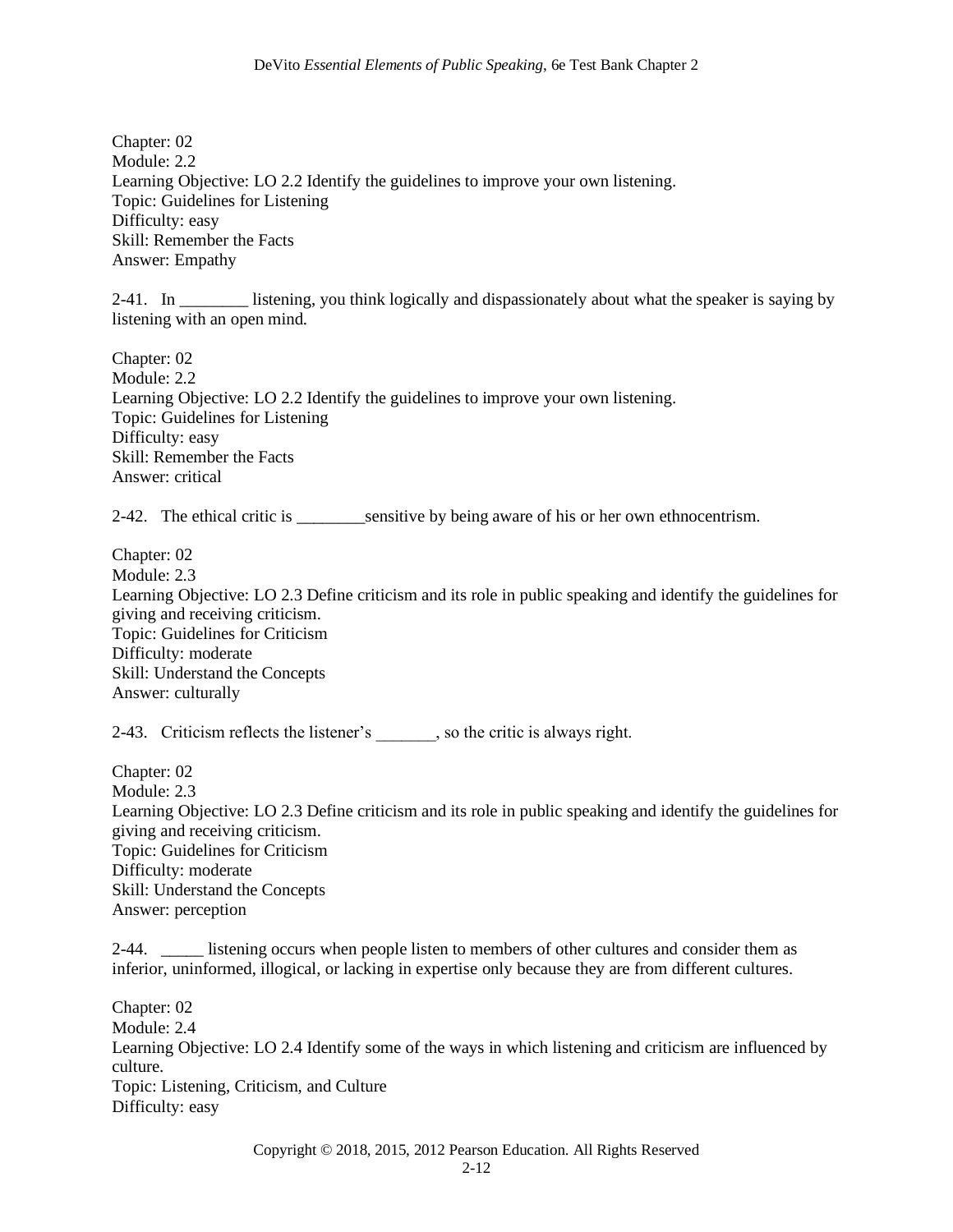Skill: Remember the Facts Answer: Ethnocentric 2-45. People from \_\_\_\_\_ cultures are likely to find giving and receiving public criticism quite uncomfortable, while those from \_\_\_\_\_\_ cultures often welcome this as a natural part of learning.

Chapter: 02 Module: 2.4 Learning Objective: LO 2.4 Identify some of the ways in which listening and criticism are influenced by culture. Topic: Listening, Criticism, and Culture Difficulty: moderate Skill: Understand the Concepts Answer: collectivist; individualist

#### **Essay Questions**

2-46. What are the five steps or stages of the listening process? Briefly define each one.

Chapter: 02 Module: 2.1 Learning Objective: LO 2.1 Define *listening,* explain its five stages, and identify the suggestions for improvement at each of the stages.

Topic: Listening in Public Speaking

Difficulty: moderate

Skill: Understand the Concepts

Answer: Answers will vary. The five steps of the listening process are as follows: 1) Receiving – selectively tuning into the speaker's messages, both verbal and nonverbal. 2) Understanding – grasping the thoughts expressed and their emotional tone. 3) Remembering – retaining for some time the messages that are received and understood. 4) Evaluating – judging the message and the speaker's credibility, truthfulness, or usefulness. 5) Responding – showing support when the speaker is talking and replying with questions and opinions when the speaker has stopped.

2-47. Name at least three of the six guidelines for listening more effectively, and briefly explain each one.

Chapter: 02 Module: 2.2 Learning Objective: LO 2.2 Identify the guidelines to improve your own listening. Topic: Guidelines for Listening Difficulty: moderate Skill: Understand the Concepts Answer: Answers will vary. The six guidelines are as follows: 1) Listen actively – focus your complete attention on the speaker. 2) Listen politely – demonstrate that what the speaker is saying is important. 3) Listen for total meaning – note what the speaker says and what the speaker doesn't say. 4) Listen with empathy – feel what the speaker is feeling and show that you understand. 5) Listen with an open mind – recognize your own biases and avoid prejudging or filtering out messages. 6) Listen ethically – give the speaker an honest hearing and honest feedback.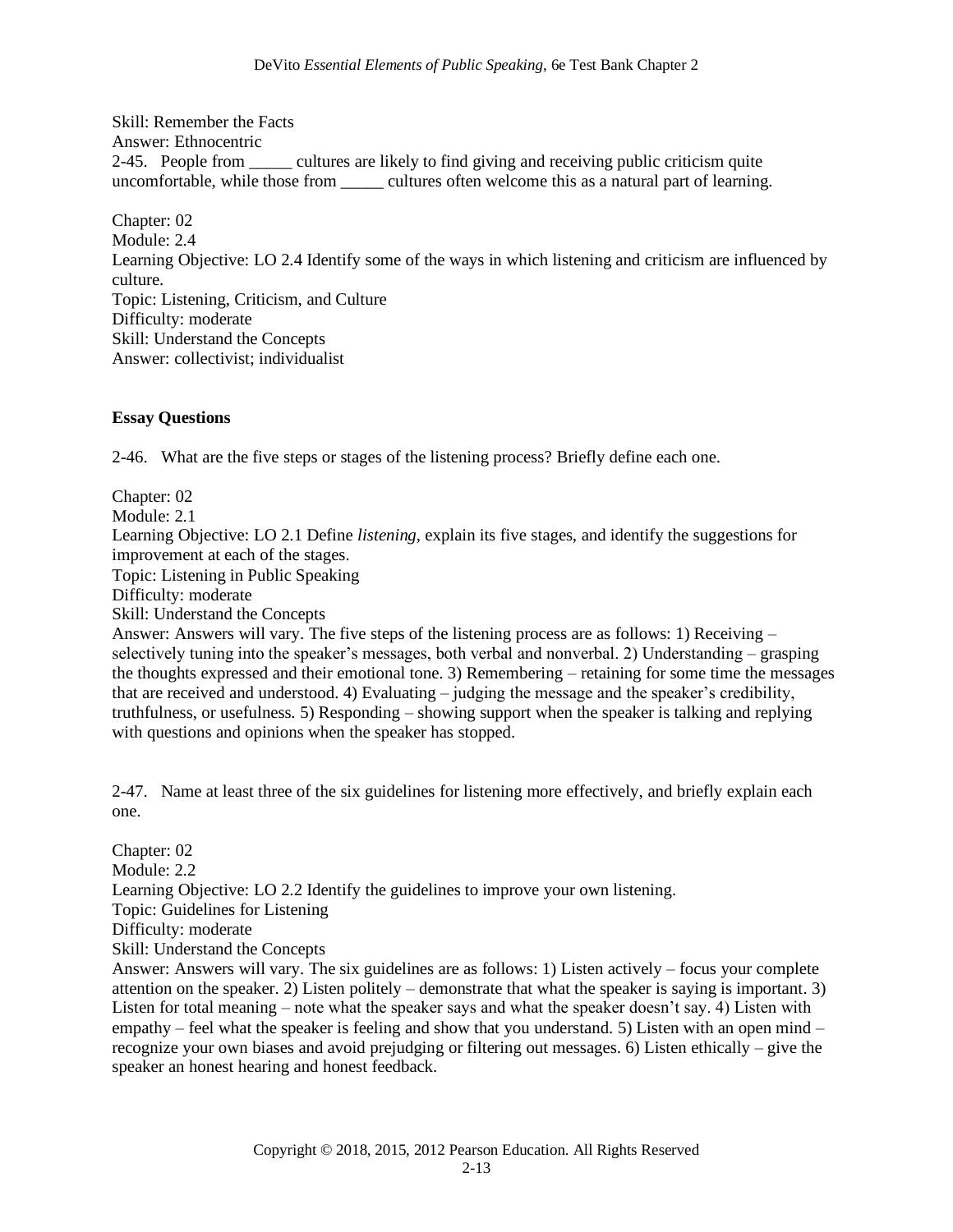2-48. Compare the concepts of *thinking empathy* and *feeling empathy*, and give a real-life example of each as it would apply to listening during public speaking.

Chapter: 02 Module: 2.2 Learning Objective: LO 2.2 Identify the guidelines to improve your own listening. Topic: Guidelines for Listening Difficulty: difficult Skill: Apply What You Know Answer: The second part of empathy―expressing your empathy back to the speaker―can best be accomplished in two steps corresponding to the two parts of true empathy: thinking empathy and feeling empathy. In communicating *thinking empathy,* you express an understanding of what the person means. (Example: paraphrasing the message, nodding your head). In communicating *feeling empathy,* you express your feeling of what the other person is feeling. (Example: showing a facial expression, gesturing). Examples will vary.

2-49. In simple terms, define the three steps for giving criticism in a public speaking classroom. Give an example of each step.

Chapter: 02

Module: 2.3

Learning Objective: LO 2.3 Define criticism and its role in public speaking and identify the guidelines for giving and receiving criticism.

Topic: Guidelines for Criticism

Difficulty: moderate

Skill: Apply What You Know

Answer: Criticism in the public speaking classroom can be viewed as a simple three-part process: 1) Say something positive. 2) Identify something that was not effective for you. 3) Suggest a way to improve whatever you felt was ineffective. Examples will vary.

2-50. What is face-saving? How might it influence criticism in public speaking? Discuss two "communication rules" of face-saving cultures.

Chapter: 02 Module: 2.4 Learning Objective: LO 2.4 Identify some of the ways in which listening and criticism are influenced by culture. Topic: Listening, Criticism, and Culture Difficulty: difficult Skill: Analyze It Answer: Answers will vary. Face-saving is the tendency to always allow people to appear in a positive light and to avoid any chance of negativity or embarrassment. People in collectivist cultures place a high value on face-saving. They may feel uncomfortable with open and direct criticism like that in public speaking, and may not want to say anything negative in public. Some may even avoid saying anything positive in public, for fear that it may be misinterpreted and considered negative. In public speaking criticism, they may feel more comfortable if it is openly explained, or they may prefer offering written criticism or having a private consultation. The communication rules of face-saving cultures are as follows: 1) Don't negatively evaluate someone in public; compliment instead. 2) Don't prove someone wrong, especially in public; agree instead even if you know it's wrong. 3) Don't correct someone's errors;